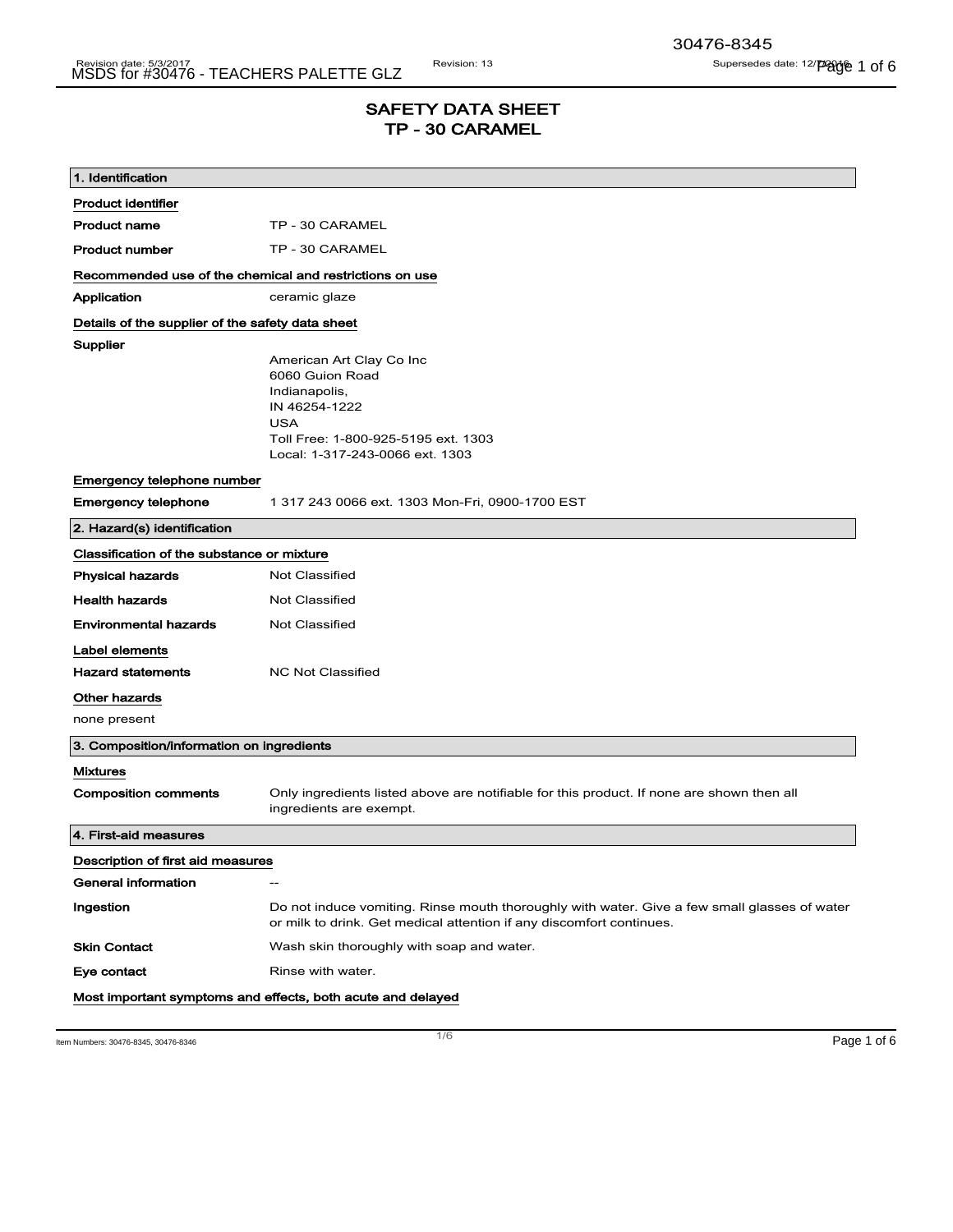# Inhalation **Read Section 2 for any specific precautions associated with this product. In general, breathing** any type of dust / mist can and may aggravate irritation of the throat and lungs. Ingestion **Read Section 2 for any specific precautions associated with the use of this product. Products** with specific warnings about ingestion will give guidance there. Skin contact **Read Section 2 for any specific precautions associated with the use of this product. In general** most ceramic glazes, clays and special products will tend to have a drying effect on the skin and may cause some sensitivity to users with sensitive skin. Eye contact **Read Section 2 for any specific precautions associated with the use of this product. In general** most ceramic and special products contain materials that maybe abrasive to eyes. Keeping materials from contacting the eyes is prudent. If contact does occur, flush with clean water, do not rub. Indication of immediate medical attention and special treatment needed Notes for the doctor Treat symptomatically. 5. Fire-fighting measures Extinguishing media Suitable extinguishing media Use fire-extinguishing media suitable for the surrounding fire. Special hazards arising from the substance or mixture Specific hazards The product is not believed to present a hazard due to its physical nature. Advice for firefighters Special protective equipment for firefighters Use protective equipment appropriate for surrounding materials. 6. Accidental release measures Personal precautions, protective equipment and emergency procedures **Personal precautions** For personal protection, see Section 8. Environmental precautions Environmental precautions Please read Section 2 completely. If any environmental warnings such as; H411 or H412 are listed in Section 2, please use appropriate procedures when disposing of product and container. Do not put materials into waterways or sewers. Methods and material for containment and cleaning up Methods for cleaning up Collect spillage for reclamation or absorb in vermiculite, dry sand or similar material Reference to other sections For waste disposal, see Section 13. For personal protection, see Section 8. 7. Handling and storage Precautions for safe handling Usage precautions **Read label before use. Do not eat, drink or smoke when using this product. Good personal** hygiene procedures should be implemented. Wash hands and any other contaminated areas of the body with soap and water before leaving the work site. Conditions for safe storage, including any incompatibilities Storage precautions Store in tightly-closed, original container in a dry and cool place. Specific end uses(s) Specific end use(s) The identified uses for this product are detailed in Section 1.

Item Numbers: 30476-8345, 30476-8346 Page 2 of 6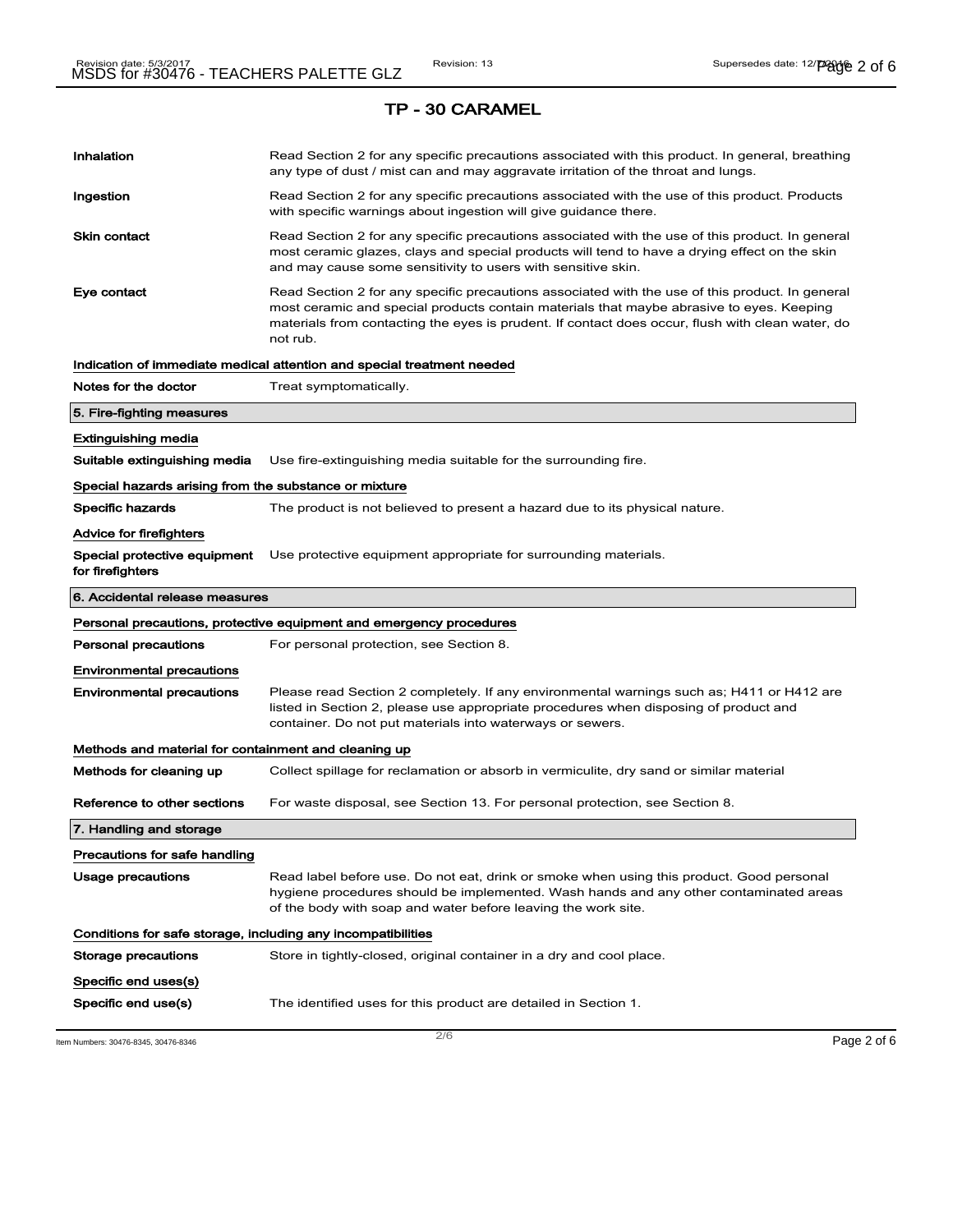## 8. Exposure Controls/personal protection

| Ingredient comments                 | Only ingredients listed n Section 3 are notifiable for this product. If none are shown then all<br>ingredients are exempt.                                                                                           |
|-------------------------------------|----------------------------------------------------------------------------------------------------------------------------------------------------------------------------------------------------------------------|
| <b>Exposure controls</b>            |                                                                                                                                                                                                                      |
| Appropriate engineering<br>controls | No specific ventilations requirements unless the "FAN" pictogram is shown above or specified<br>in Section 2.                                                                                                        |
| Eye/face protection                 | No specific eye protection required unless the "EYE PROTECTION" pictogram is shown<br>above or specified in Section 2.                                                                                               |
| <b>Hand protection</b>              | No specific hand protection required unless the "HAND PROTECTION" pictogram is shown<br>above or specified in Section 2.                                                                                             |
| Hygiene measures                    | Using good personal hygiene practices is always appropriate. Keeping a clean work space,<br>cleaning up properly when done, and not eating, drinking or smoking when using this product.                             |
| Respiratory protection              | No specific respiratory protection required unless the "RESPIRATOR" pictogram is shown<br>above or specified in Section 2. Using the appropriate certified protection for the operation is<br>important if required. |

## 9. Physical and Chemical Properties

| Information on basic physical and chemical properties |                           |
|-------------------------------------------------------|---------------------------|
| Appearance                                            | Colored liquid.           |
| Color                                                 | Various colors.           |
| Odor                                                  | Almost odorless.          |
| <b>Odor threshold</b>                                 | No information available. |
| рH                                                    | $6 - 8$                   |
| <b>Melting point</b>                                  | No information available. |
| Initial boiling point and range                       | No information available. |
| <b>Flash point</b>                                    | No information available. |
| <b>Evaporation rate</b>                               | No information available. |
| Flammability (solid, gas)                             | No information available. |
| Upper/lower flammability or<br>explosive limits       | No information available. |
| Vapor pressure                                        | No information available. |
| <b>Relative density</b>                               | Greater than 1.0          |
| Solubility(ies)                                       | Not applicable.           |
| <b>Partition coefficient</b>                          | No information available. |
| Auto-ignition temperature                             | Not applicable.           |
| <b>Decomposition Temperature</b>                      | No information available. |
| <b>Viscosity</b>                                      | No information available. |
| <b>Explosive properties</b>                           | none                      |
| Oxidizing properties                                  | none                      |

Item Numbers: 30476-8345, 30476-8346 Page 3 of 6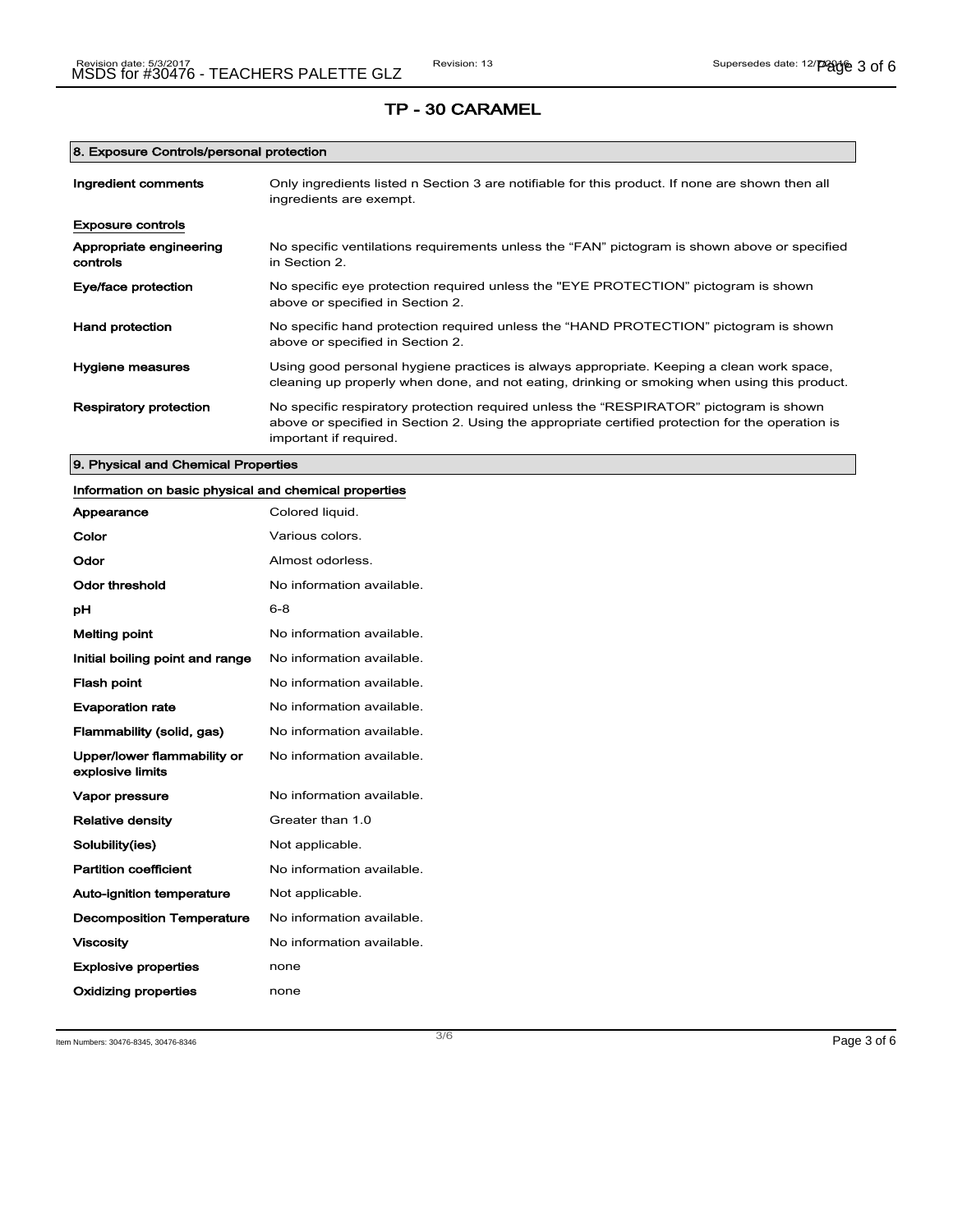| <b>Other information</b>              | Not applicable.                                                                                                                                                                                                                                |
|---------------------------------------|------------------------------------------------------------------------------------------------------------------------------------------------------------------------------------------------------------------------------------------------|
| 10. Stability and reactivity          |                                                                                                                                                                                                                                                |
| Reactivity                            | There are no known reactivity hazards associated with this product.                                                                                                                                                                            |
| Stability                             | No particular stability concerns.                                                                                                                                                                                                              |
| Possibility of hazardous<br>reactions | None known.                                                                                                                                                                                                                                    |
| Conditions to avoid                   | None known.                                                                                                                                                                                                                                    |
| <b>Materials to avoid</b>             | None known.                                                                                                                                                                                                                                    |
| Hazardous decomposition<br>products   | None known.                                                                                                                                                                                                                                    |
| 11. Toxicological information         |                                                                                                                                                                                                                                                |
| Information on toxicological effects  |                                                                                                                                                                                                                                                |
| <b>Toxicological effects</b>          | Please read Section 2 thoroughly to understand the toxicological risks, (if any) and<br>precautions for safe use (if any).                                                                                                                     |
| Skin corrosion/irritation             |                                                                                                                                                                                                                                                |
| <b>Skin sensitization</b>             |                                                                                                                                                                                                                                                |
| <b>Skin sensitization</b>             | Based on available data the classification criteria are not met.                                                                                                                                                                               |
| Eye contact                           | May cause temporary eye irritation.                                                                                                                                                                                                            |
| 12. Ecological Information            |                                                                                                                                                                                                                                                |
| Ecotoxicity                           | Please read Section 2 completely. If any environmental warnings such as; H411 or H412 are<br>listed in Section 2, please use appropriate procedures when disposing of product and<br>container. Do not put materials into waterways or sewers. |
| Toxicity                              | Please read Section 2 completely. If any environmental warnings such as; H411 or H412 are<br>listed in Section 2, please use appropriate procedures when disposing of product and<br>container. Do not put materials into waterways or sewers. |
| Persistence and degradability         |                                                                                                                                                                                                                                                |
| Persistence and degradability         | No data available.                                                                                                                                                                                                                             |
| <b>Biodegradation</b>                 | Not inherently biodegradable.                                                                                                                                                                                                                  |
| Bioaccumulative potential             |                                                                                                                                                                                                                                                |
| <b>Partition coefficient</b>          | No information available.                                                                                                                                                                                                                      |
| Mobility in soil<br><b>Mobility</b>   | Semi-mobile.                                                                                                                                                                                                                                   |
| Other adverse effects                 |                                                                                                                                                                                                                                                |
|                                       |                                                                                                                                                                                                                                                |
| Other adverse effects                 | None known.                                                                                                                                                                                                                                    |

Item Numbers: 30476-8345, 30476-8346  $\,$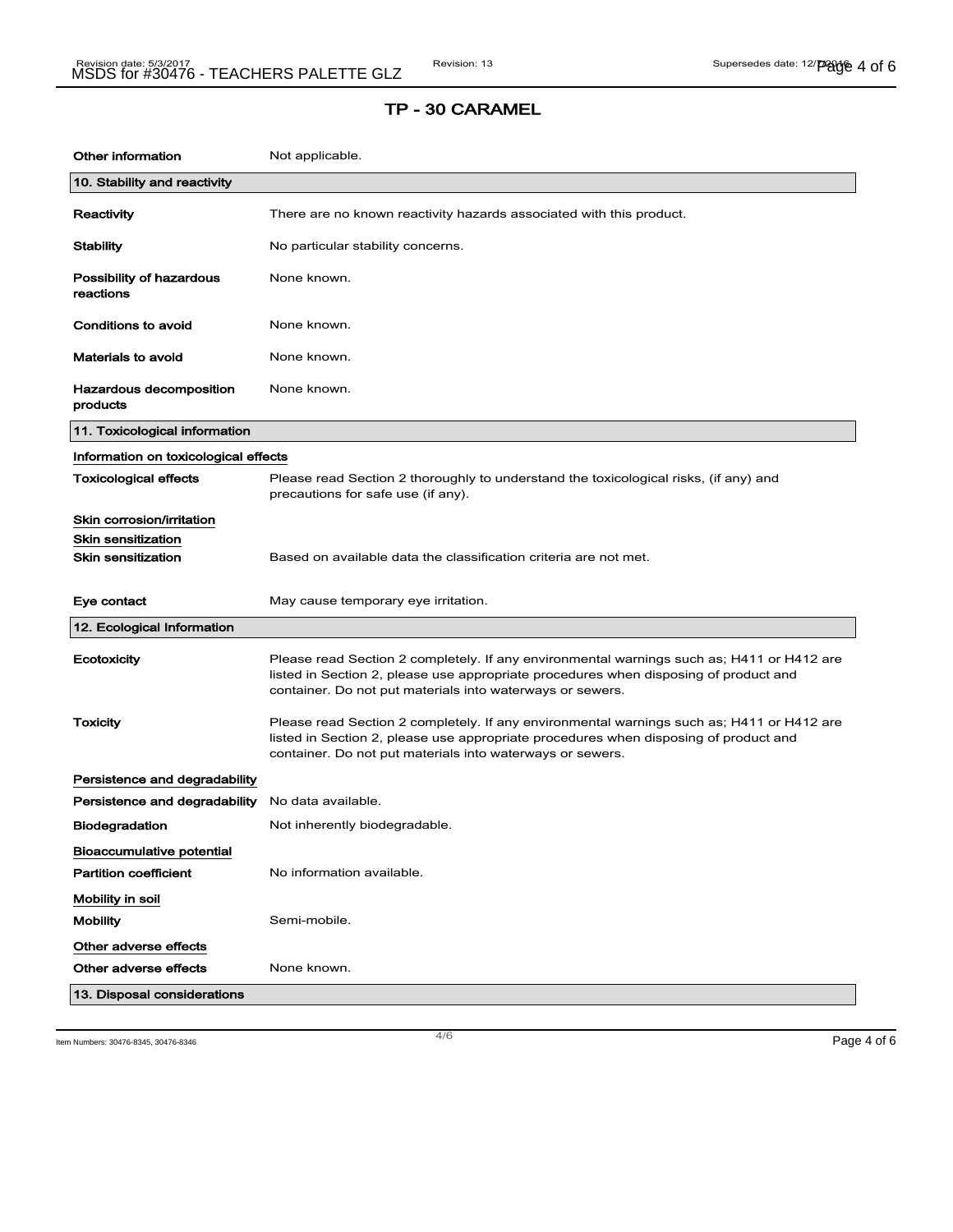## Waste treatment methods

General information **Dispose of waste product or used containers in accordance with local regulations When** handling waste, the safety precautions applying to handling of the product should be considered.

### 14. Transport information

General The product is not covered by international regulations on the transport of dangerous goods (IMDG, IATA, DOT).

#### UN Number

Not applicable.

#### UN proper shipping name

Not applicable.

### Transport hazard class(es)

No transport warning sign required.

#### Packing group

Not applicable.

#### Environmental hazards

#### Environmentally Hazardous Substance

Please refer to Section 2 for any environmental hazards associated with this product. If H411/H412 warnings are shown then please verify packaging and labeling requirements for larger volumes.

#### Special precautions for user

Not applicable.

#### Transport in bulk according to Not applicable. Annex II of MARPOL 73/78

and the IBC Code

## 15. Regulatory information

#### US State Regulations

## California Proposition 65 Carcinogens and Reproductive Toxins

None of the ingredients are listed or exempt.

## Massachusetts "Right To Know" List

2-aminoethanol  $< 1\%$ Hydrated Aluminium Silicate 1-5%

#### Rhode Island "Right To Know" List

2-aminoethanol  $1%$ Hydrated Aluminium Silicate 1-5%

## Minnesota "Right To Know" List